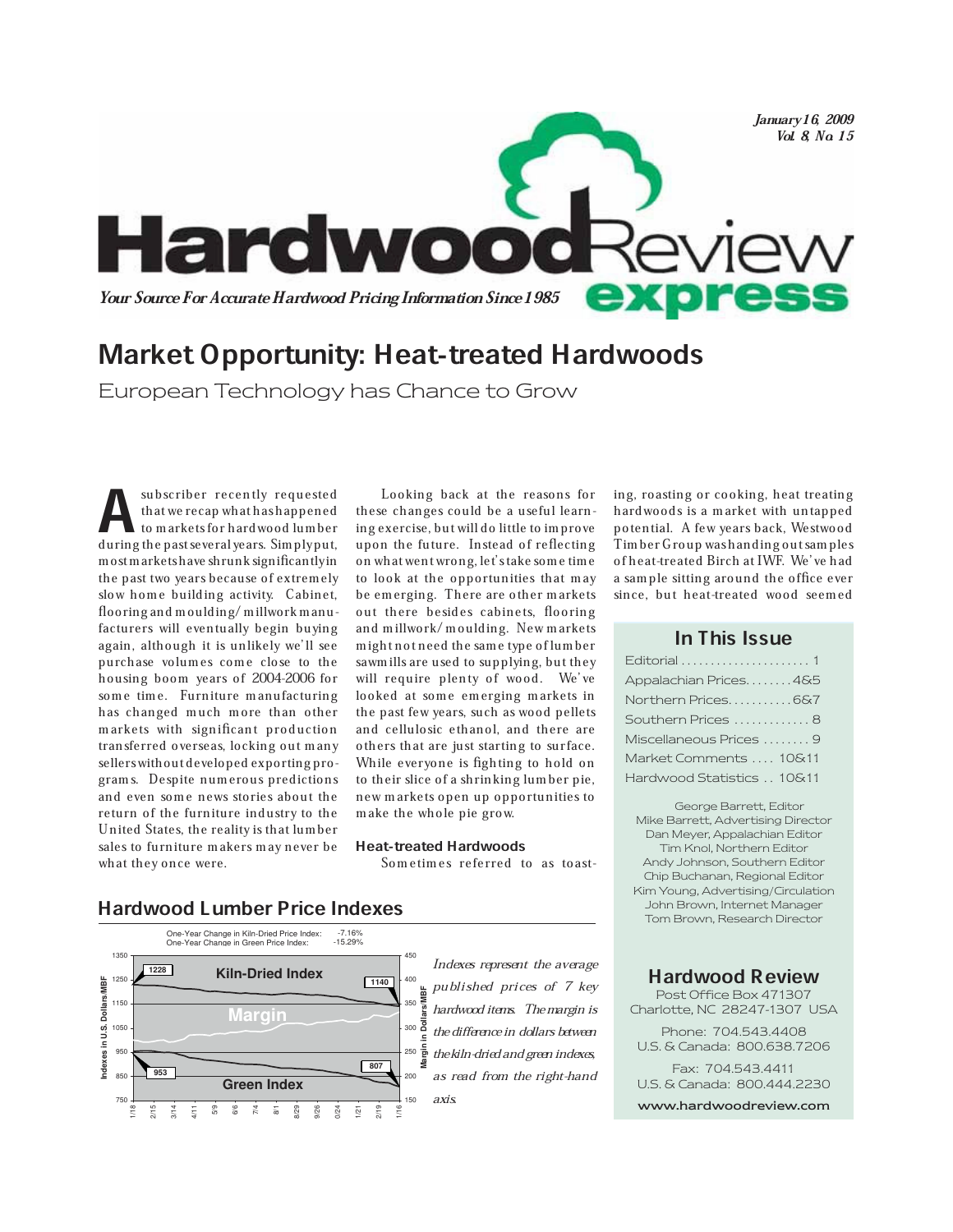## E ditorial

like a no velty item un til a few weeks ago when the topic came up with a couple of our Canadian readers.

The basic process to heat treat lum ber is to cook it in a low oxygen environment at around 390 degrees Fahrenheit (200 degrees Celsius) for several hours. Pressure and chemicals are not used, just heat and steam. Traditionally, the heat has been created with oil, butsom e plan ts in Europe now use wood byproducts. Steam is used to keep the wood from burning. After the lum ber is heated for the required amount of time, it is cooled slowly to prevent quality problems.

Heat treating lum ber causes a num ber of chem ical reactions that change the appearance and structural properties of the wood:

• Lum ber becom es d arker in color, changing to a brown or d ark brown.

• Lum ber absorbs less m oisture, so it becom es m ore dim en sionally stable.

• Heat conductivity is reduced.

• Lumber becomes more resistant to rot and d ecay.

• Lum ber becom es ligh ter weigh t ( due to m oisture  $\log s$ 

• The wood weakens and becomes less bendable.

The darker color caused by heat treating can be an ad vantage when fashionsrun toward darker wood s, asthey have been recen tly. Con versely, heat-treated wood scould fall out of favor in some applications simply because they cannot be manufactured in light colors. The darkening allows light colored species such as Aspen to mimic the darker, richer browns of higher valued species such as Walnut.

The heat treating process can reduce the amount of m oisture wood absorbs by 50% , which in turn can reduce shrinking and swelling by 50 to 90% . Less m oisture in the wood, com bined with som e of the chem ical changesthat take place at high heat have pro ven to m ake heat-treated wood much less likely to rot than the same non-treated species. For North American hardwoods, this opens up a number of new applications that have generally been limited to pressure-treated softwoods or tropical hardwoods in the past. In some cases, it also opens the door for growth in markets that have been dominated by non-wood products due to moisture and rot concerns. For most hardwood applications, the up to 30% decrease in bending strength that accompanies heat treating is not a serious impediment to its use.

Although the m arketisstillsm all, salesof heat-treated lum berin Europe have grown 286% since 2001, according to the International Therm oWood Association ( Figure 1). A substan tial part of this growth was spurred by the 2004 banning of chem ically preserved wood in the European Union (EU) for environmental reasons. Approximately



Figure 1. Sales <sup>o</sup><sup>f</sup> heat treated lumber in Europe ( International ThermoWood Association).

2.8 million board feet of heat-treated hardwoods were sold in the EU in 2007, accoun ting for about 8% of to tal heat-treated lum ber sales.

#### Opportunities for Wood Products Manufacturers

Heat-treated wood's im pro ved m oisture resistance and dimensional stability make it an excellent option for wood flooring in spaces that solid wood flooring traditionally has been ruled out. Engineered wood floors have been substituted in m an y of these areas. Strip or plank flooring made from heat-treated lumber may be the solution to growing the available m arket for solid wood flooring.

Furniture m anufacturers have the opportunity to jump into the market for wooden outdoor furnishings by offering it at m uch lower prices than Teak or Ipé furniture. Several industry studies over the years show that wood is often the preferred type of outdoor furniture am ong North Am erican buyers, but they settle for metal or plastic alternatives due to wood's high cost. Heat-treated furniture could be made from lower-cost species, such as Aspen, Birch, Beech, Poplar and o thers. This lower-priced furniture might not take market share from Teak, but itcould win significan t m arket share from m etal and m aybe even plastic furniture.

Heat-treated hardwood s also pro vide the opportunity to produce m ore specialized wood products for tho se con sum erslooking forsom ething unique in there hom es. Search the Internet and you'll find some unusual uses for heat-treated wood, such as replacing tile on a shower floor. In Europe, heat-treated wood has been commonly used in spas for sauna benches because of its durability and low heat tran sfer, so som e im aginative uses in very wet spaces are po ssible.

Accord ing to the North Am erican Deck and Railing Association ( NADRA), nearly85% of hom esin the United States have a deck, balcony or patio. In addition to often being includ ed in newcon struction, d ecks are a com m on